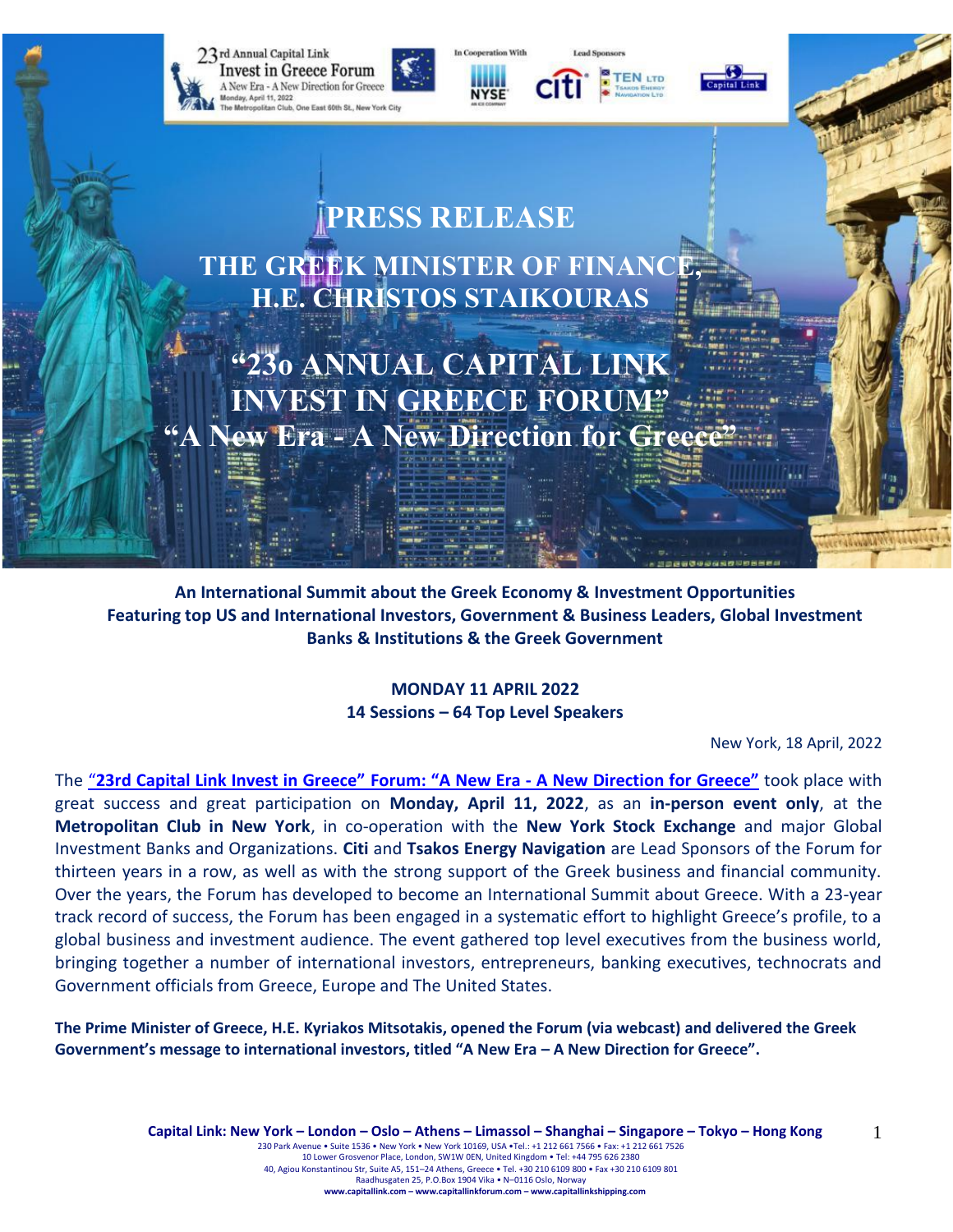**The Greek Minister of Finance, H.E. Christos Staikouras, Keynote Speaker of the Forum, presented Greek Government's economic strategy, and his speech was titled "ACCELERATING GROWTH - GOVERNMENT ECONOMIC POLICY & OBJECTIVES".**

**The Minister participated at the official luncheon which was hosted in the context of the Forum. Keynote Speakers were: H.E. Adonis Georgiadis, Minister of Development & Investments of Greece, and the Chairman & Chief Executive Officer of PFIZER, Dr. Albert Bourla. The following speakers made the Introductory Remarks: Mr. Stefan Jekel, Head of International Listings - New York Stock Exchange, Mr. Jay Collins, Managing Director, Vice Chairman Corporate & Investment Banking - Citi, and Dr. Nikolas P. Tsakos, Founder, President & CEO - TEN Ltd., who spoke on "The State of Greek & Global Shipping".**

**One-On-One Meetings: Like every year, the Conference provided foreign investors with the opportunity to network through a variety of "one-to-one meetings" with Institutional Investors representing large foreign funds with investment interest in Greece, with listed and non-listed companies, as well as with members of the delegation of the Greek Government. In cooperation with the investment banks that support the Forum, group sessions were organized for H.E. Christos Staikouras, Minister of Finance, accompanied by Mr. Dimitrios Tsakonas, General Manager - Public Debt Management Organization (ODDIH).**

**Media Meetings: H.E. Christos Staikouras, Minister of Finance, gave interviews to the Financial Times & Wall Street Journal and met with the Greek American Media in New York that covered the Forum.**

**H.E. Christos Staikouras participated at the Official Dinner, with which the 23rd Annual Capital Link Invest in Greece Forum "A New Era - A New Direction for Greece", concluded and during which Mr. Alex Fotakidis, Partner & Head of Greece - CVC Capital Partners, was honored with the "2021 Capital Link Hellenic Leadership Award", for his outstanding contribution to Greece. H.E. Alexandra Papadopoulou, Ambassador of Greece to the United States, delivered Welcome Remarks. The Keynote Address was delivered by Mrs. Maria Olson, Office Director-Office of Southern European Affairs Bureau of European and Eurasian Affairs – U.S. DEPARTMENT OF STATE with the participation of the new Ambassador-Designate of the United States to Greece, Mr. George J. Tsunis. Mr. Panayotis Bernitsas, Managing Partner - Bernitsas Law delivered Opening Remarks. Mr. Georgios Papadimitriou, Partner, Accounts & Markets Leader, Central, Eastern and Southeastern Europe & Central Asia – EY, introduced the Honoree Mr. Alex Fotakidis, Partner & Head of Greece - CVC Capital Partners.**



## **H.E. Christos Staikouras, rang the "Opening Bell" at the New York Stock Exchange «GREEK AMERICAN ISSUER DAY at NYSE»**

**Within the context of the 23rd Annual Capital Link Invest in Greece Forum "A New Era - A New Direction for Greece", the New York Stock Exchange in cooperation with Capital Link organized, a special ceremony, in honor of Greece, titled «GREEK AMERICAN ISSUER DAY at NYSE».**

**H.E. Christos Staikouras, Minister of Finance and Dr. Nikolas P. Tsakos, Founder, President & CEO, TEN Ltd. (NYSE: TNP), rang the "Opening Bell", starting the trading session on Tuesday, April 12, 2022, of the NYSE-New York Stock Exchange accompanied by high level executives from Greek-American and Greek companies listed in the New York Stock Exchange.**

**The Greek Minister of Finance, H.E. Christos Staikouras, Keynote Speaker of the Forum, presented his speech with the title: "Accelerating Growth - Government Economic Policy & Objectives". [Watch Video](https://www.youtube.com/watch?v=KHa_hRU3uFA)**

**[Photos to download](https://forums.capitallink.com/greece/2021/images/zip/MINISTER-STAIKOURAS.zip)**

**Capital Link: New York – London – Oslo – Athens – Limassol – Shanghai – Singapore – Tokyo – Hong Kong**  230 Park Avenue • Suite 1536 • New York • New York 10169, USA •Tel.: +1 212 661 7566 • Fax: +1 212 661 7526 10 Lower Grosvenor Place, London, SW1W 0EN, United Kingdom • Tel: +44 795 626 2380 40, Agiou Konstantinou Str, Suite A5, 151–24 Athens, Greece • Tel. +30 210 6109 800 • Fax +30 210 6109 801 Raadhusgaten 25, P.O.Box 1904 Vika • N–0116 Oslo, Norway **www.capitallink.com – www.capitallinkforum.com – www.capitallinkshipping.com** 2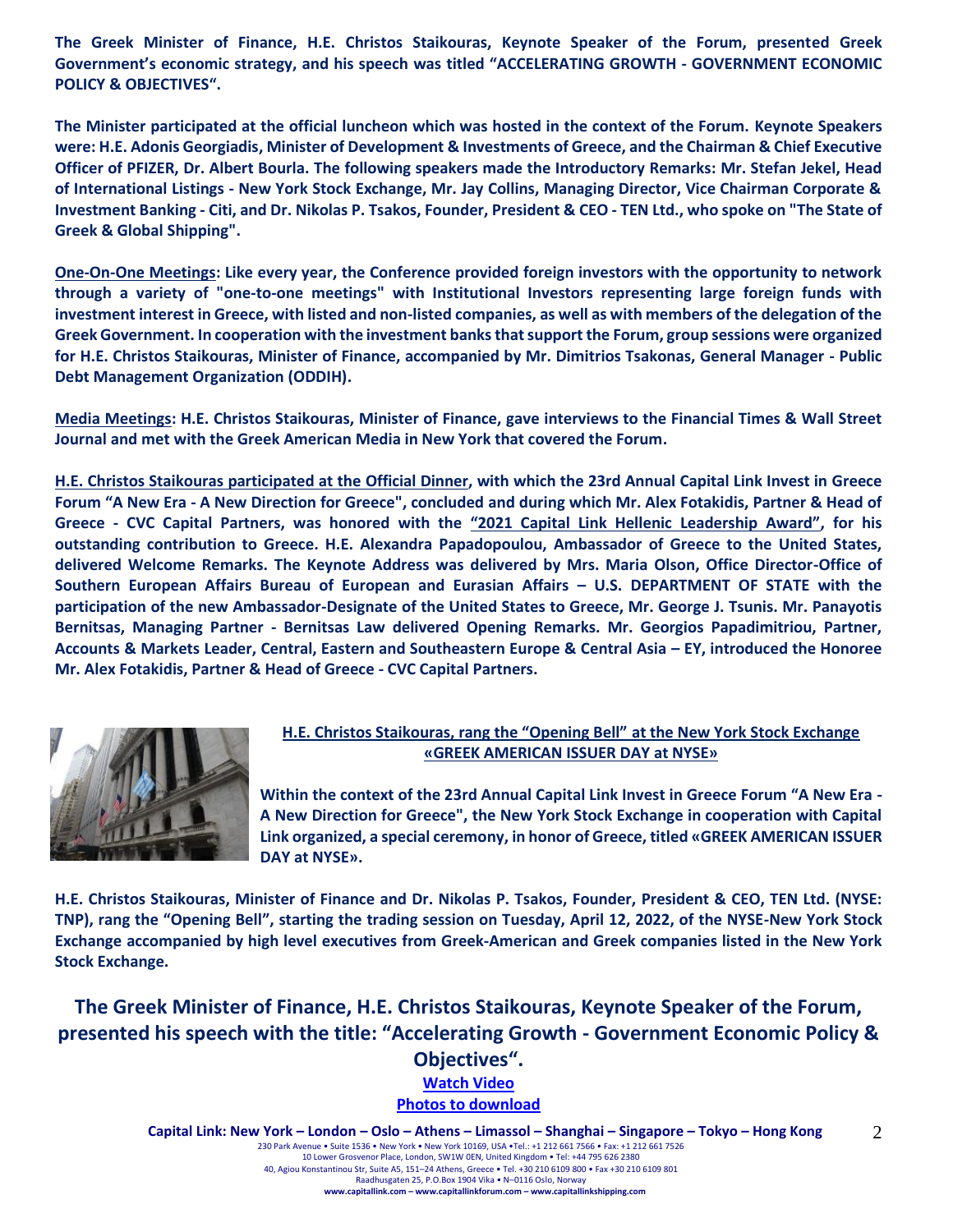#### **H.E. Christos Staikouras, in his speech he stated:**



"Since the beginning of 2020, the world economy is being tested by a series of unprecedented and consecutive exogenous shocks in the fields of health, energy and geopolitics.

Amid these crises and despite the turbulences and high uncertainty caused by them, the Greek economy has demonstrated remarkable resilience and important achievements as a result of the targeted effective policies pursued by the Government. These include the following facts and data:

A strong "V-shape" recovery was achieved in 2021.

Investments are multiplying (among others, we have attracted important investments, such as the ones made by Microsoft, Pfizer, Cisco, Digital Realty, Deloitte, Volkswagen, Amazon etc.), while exports of goods and services are strengthening.

- Unemployment has shrunk in record low levels of the last 10 years.
- Industrial production has increased.
- Non-performing loans have decreased drastically.
- The competitiveness of the economy is improving.
- **The Greek economy is being upgraded by credit rating agencies.**

All the above suggest that Greece's economic prospects are positive, even though they are currently impacted by the parallel crises, especially the Russian military aggression against Ukraine. Even though Greece is not one of the countries more heavily affected by this crisis, it has already been facing consequences on energy, inflation and growth. However, 2022 is still projected to be a year of positive growth rate.

We are fully aware of the challenges ahead and we are determined to continue implementing a responsible, prudent and insightful economic policy aiming at achieving sustainable growth in the following years, further improving the quality of GDP composition, strengthening the country's defense, exiting the Enhanced Surveillance framework, reaching a single-digit NPLs ratio, gradually returning to sustainable positive fiscal balance, rationally using available European resources, and mainly the Recovery and Resilience Facility funds, and reobtaining investment grade status.

Through our coherent strategy, we will manage to tackle existing and new challenges, to make our economy more productive, outward-looking, competitive, innovative and resilient and to drive our country in a new era of high, sustainable and inclusive growth."

# **FORUM OVERVIEW**

The agenda, topics and structure of this forum through 14 Sessions and 64 Top Level Speakers have been designed to conform with investor interests and requirements. It combines the Greek and US government perspective, with that of private sector executives, international financiers and international investors. The Forum was held at a critical time, as the impact of the pandemic is still being felt in the global economy. Supply chain problems, inflation trends and increases in energy tariffs are challenges that remain at the forefront. At the same time, the new war in Ukraine has redrawn the geopolitical and energy map of Europe, intensifying the global uncertainty.

**---------------------------------------------------------------------------------------------------------------**

**The "Capital Link Invest in Greece Forum", with a 23-year track record, has been engaged in a systematic effort to promote Greece as a business and investment destination to a global audience.**

**"Capital Link Invest in Greece Forum: A New Era – A New Direction for Greece":** Greece has made a dynamic comeback in the global capital markets and the global investment community but this is the first step. Looking ahead, despite the challenges stemming from the pandemic, there is a new reality and potential in Greece today. Modernization and Investments" are at the heart of the "Greece 2.0" program, the largest plan developed in the modern history of the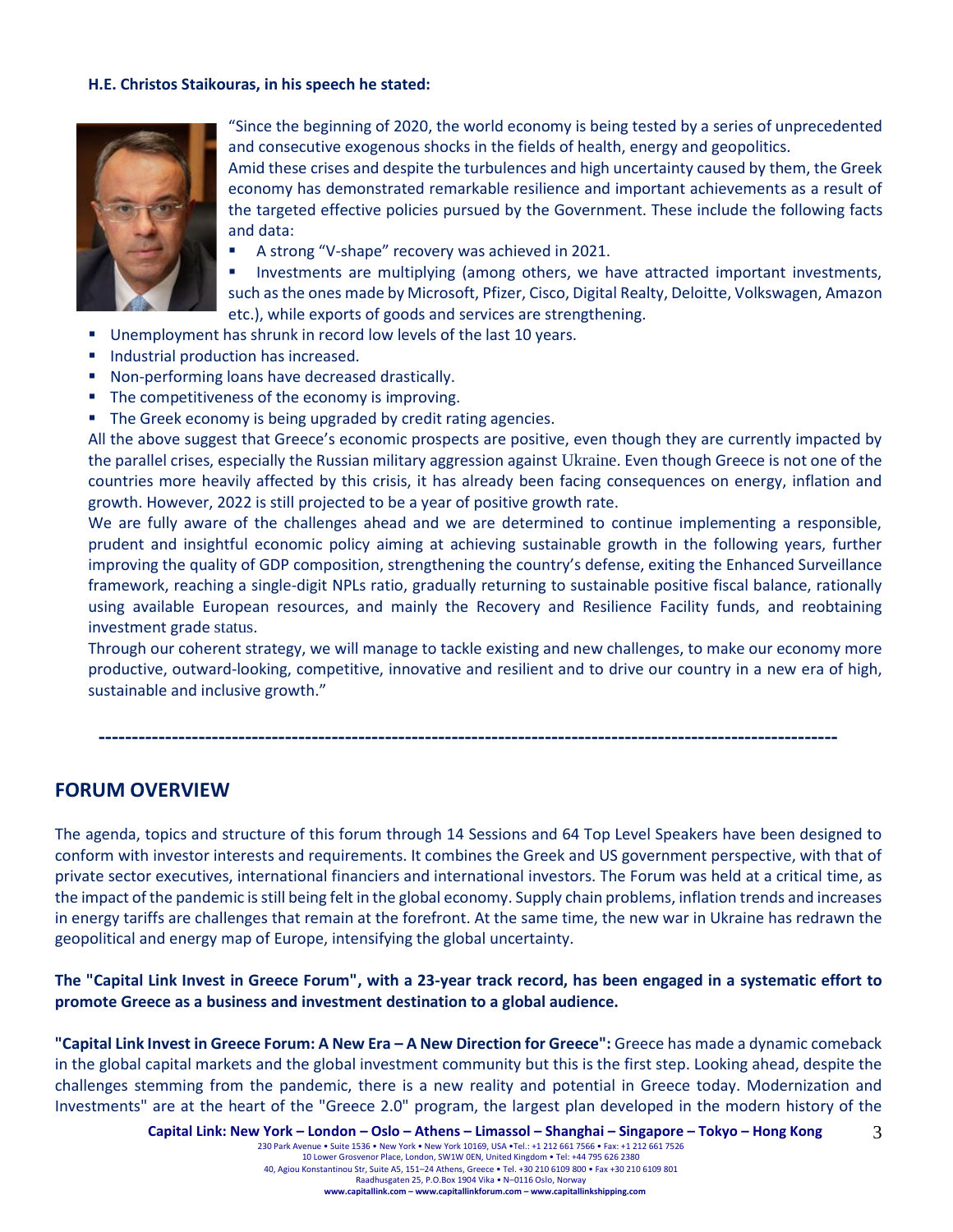county aiming to change the economy model, transforming it into a competitive and extroverted one, with a digital and efficient state. The approximately EUR 31 billion that will be disbursed by the Recovery and Resilience Facility - in addition to the funds from the European Development Programs included in the new EU budget for the period 2021- 2027, can be the foundation for Greece to attract the significant and additional foreign investments that the country needs.

**H.E. Christos Staikouras, Minister of Finance**, Keynote Speaker of the Conference, presented Greek Government's economic strategy, and his speech was titled **"Accelerating Growth - Government Economic Policy & Objectives".**

**H.E. Mr. Adonis Georgiadis**, **Minister of Development and Investments**, and the Chairman & Chief Executive Officer of PFIZER, **Dr. Albert Bourla** were the Keynote Speakers at the formal Luncheon.

Introductory Speeches were made by: **Mr. Stefan Jekel**, Head of International Listings - New York Stock Exchange, **Mr. Jay Collins**, Managing Director, Vice Chairman Corporate & Investment Banking - Citi, and **Dr. Nikolas P. Tsakos**, Founder, President & CEO - TEN Ltd., who spoke on "The State of Greek & Global Shipping".

# **TUESDSAY, APRIL 12, 2022 «GREEK AMERICAN ISSUER DAY» at the New York Stock Exchange**

Within the context of the 23rd Annual Capital Link Invest in Greece Forum "A New Era - A New Direction for Greece", the New York Stock Exchange in cooperation with Capital Link organized, a special ceremony, in honor of Greece, titled **«GREEK AMERICAN ISSUER DAY at NYSE». Dr. Nikolas P. Tsakos, Founder, President & CEO, TEN Ltd. (NYSE: TNP) and Minister of Finance, H.E. Christos Staikouras, rang the "Opening Bell", starting the trading session on Tuesday, April 12, 2022, of the NYSE-New York Stock Exchange accompanied by high level executives from Greek-American and Greek companies listed in the New York Stock Exchange.**

# **This year's Forum was honored by the participation of:**

## **REPRESENTATIVES OF THE GREEK GOVERNMENT**

- **The Prime Minister of Greece, H.E. Kyriakos Mitsotakis**
- **H.E. Christos Staikouras,** *The Greek Minister of Finance*
- **H.E. Adonis Georgiadis***, Minister of Development & Investments*
- **Η.Ε. Nikos Papathanasis***, Alternate Minister of Development & Investments Private Investments & PPPs*
- **H.E. Panos Tsakloglou***, Deputy Minister of Labour & Social Affairs*
- **Mr. George Pitsilis**, *Governor of the Independent Authority for Public Revenue (IAPR), ex President of Intra-European Organisation of Tax Administrations (IOTA)*
- **Mr. Gregory D. Dimitriadis***, CEO & Member of the Board of Directors –* Hellenic Corporation of Assets and Participations (HCAP)
- **Mr. Dimitris Politis**, *CEO* Hellenic Republic Asset Development Fund (HRAF)
- **H.E. Alexandra Papadopoulou**, *Ambassador* of Greece to the United States
- **H.E. Maria Theofili**, *Ambassador Extraordinary and Plenipotentiary, Permanent Representative* of Greece to the United Nations

## **US GOVERNEMENT OFFICIALS**

- **Mrs. Maria Olson**, *Office Director-Office of Southern European Affairs –* **Bureau of European and Eurasian Affairs - U.S. DEPARTMENT OF STATE**
- **H.E. Geoffrey R. Pyatt, U.S. Ambassador to the Hellenic Republic (via webcast)**
- **H.E. George J. Tsunis***, Ambassador-Designate* of the **United States to Greece**

## **SENIOR REPRESENTATIVES FROM GREEK AND INTERNATIONAL ORGANIZATIONS:**

**Capital Link: New York – London – Oslo – Athens – Limassol – Shanghai – Singapore – Tokyo – Hong Kong**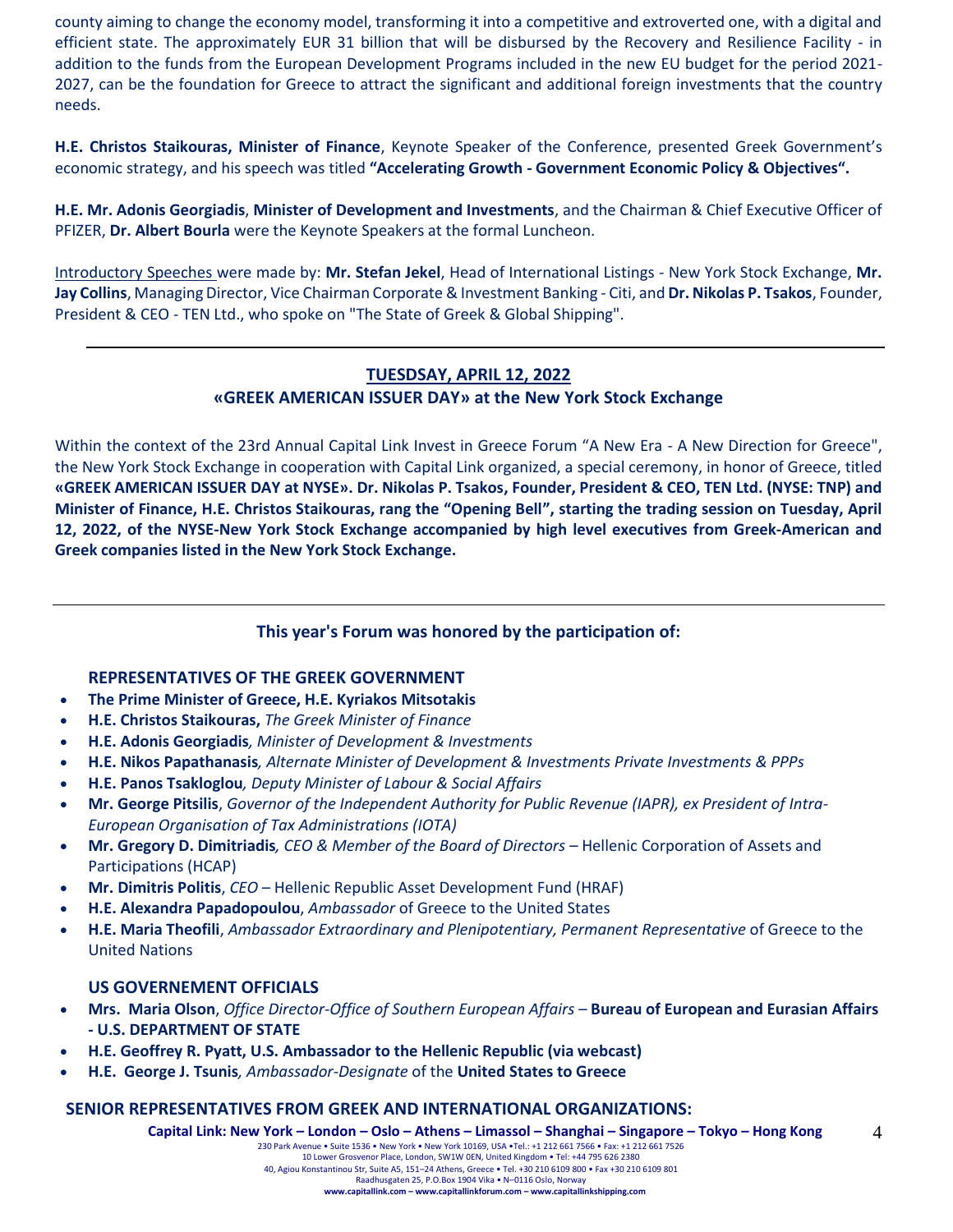- **Mrs**. **Elizabeth McCaul,** *Member of the Supervisory Board* **European Central Bank**
- **Dr. Albert Bourla**, *Chairman & Chief Executive Officer* **PFIZER**
- **Mr. Stefan Jekel**, *Head of International Listings* **New York Stock Exchange**
- **Mr. Dimitrios Tsakonas**, Director General **Public Debt Management Agency**

## **LARGE INTERNATIONAL BANKS**

- Ambrosia Capital
- Axia Ventures Group
- Barclays
- **BNP Paribas**
- Citi
- Goldman Sachs
- HSBC
- Nomura International

## **EUROPEAN ORGANIZATIONS**

• European Central Bank

## **LISTED COMPANIES**

- Alpha Bank
- Eurobank
- National Bank of Greece
- Piraeus Bank
- Athens Water Supply & Sewage Company SA (EYDAP)
- ADMIE (IPTO) Holding S.A
- DESFA S.A. (Hellenic Gas Transmission System Operator)
- GEK Terna Group
- Hellenic Petroleum Holdings S.A. ELPE
- Lamda Development
- OTE Group of Companies
- Public Power Corporation PPC
- Trastor REIC

## **INTERNATIONAL INVESTORS**

- Bain Capital Credit
- CVC Capital Partners
- Grifon Capital Partners / Fortress
- Partners Group

## **INTERNATIONAL COMPANIES**

- AVIS Greece
- Eldorado Gold
- EY
- Flott & Co. PC
- Hill International
- Oliver & Wyman
- NN Hellas
- PFIZER
- York Studios

# **OTHER COMPANIES/ORGANIZATIONS**

- DECA Investments
- Dimand Real Estate Development
- Ellikonos Capital Partners
- EOS Capital Partners
- Greek National Tourism Organization (GNTO)
- Hellenic Medical Society
- Intrum
- PPC Renewables
- Qualco Group
- SMERemediumCap

## **LAW FIRMS**

- Bernitsas Law
- D.C. Christopoulos & Partners
- Dedes & Associates Law Firm
- Kyriakides Georgopoulos Law Firm
- Lambadarios Law Firm
- Machas & Partners Law Firm
- Millbank
- **POTAMITISVEKRIS**
- Reed Smith LLP

#### **INTERNATIONAL SHIPPING COMPANIES**

- Navios Maritime Partners
- Tsakos Energy Navigation TEN Ltd.

## **Greek American and International Media**

**---------------------------------------------------------------------------------------------------------------**

The representatives of the government and of the participating companies met with the Greek American Media that covered the Forum as well as with representatives of International Media such as: *Financial Times, Wall Street Journal, Bloomberg, YAHOO Finance, Reuters, New York Times, Tradewinds.* 

Furthermore, an interview was conducted with interior and exterior shooting at the World Trade Center by the Foreign Press Correspondents, during which H.E. **Mr. Adonis Georgiadis**, Minister of Development and Investments, spoke about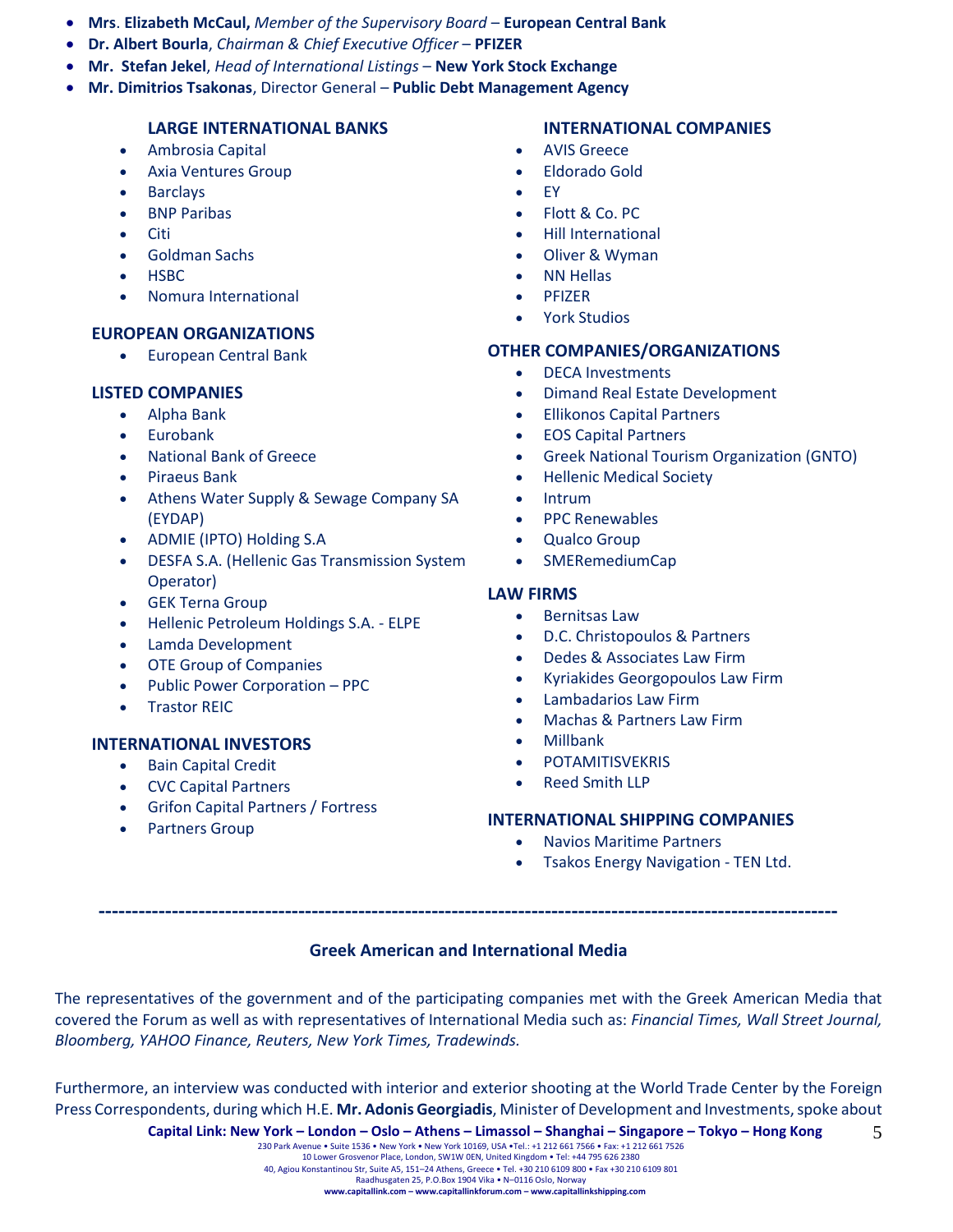Greece, the trade relations with the United States, energy, investments, development, and other issues related to his portfolio.

**----------------------------------------------------------------------------------------------------------**

# **THE FORUM WAS ORGANIZED:**

# **IN COOPERATION WITH:** New York Stock Exchange

# **SPONSORS:**

*Lead Sponsors:* Citi and Tsakos Energy Navigation - TEN Ltd. are the main sponsors of the Forum for the last 13 years. *Gold Sponsors:* Barclays • BNP Paribas • EY • Goldman Sachs • Piraeus Bank

*Grand Sponsors:* Alpha Bank • Ambrosia Capital • Athens Water Supply & Sewage Company (EYDAP) • AVIS • AXIA Ventures Group • Bernitsas Law • Eldorado Gold • Greek National Tourism Organisation (GNTO) • Hellenic Petroleum Holdings S.A. • HILL International • HSBC Greece • Kyriakides Georgopoulos Law Firm • Lambadarios Law Firm • Lamda Development • Milbank LLP • National Bank of Greece • NN Hellas • Nomura International • Oliver Wyman • OTE Group of Companies • POTAMITISVEKRIS • Public Power Corporation of Greece – PUBLIC POWER CORPORATION S.A. (PPC S.A.) • PPC Renewables • Qualco Group • Reed Smith

*Sponsors:* D.C. CHRISTOPOULOS & PARTNERS • DEDES & ASSOCIATES LAW FIRM • Eurobank S.A. • GEK TERNA • INTRUM • Machas & Partners Law Firm • York Studios

*Supporting Sponsors:* ADMIE (IPTO) Holding SA • DECA Investments AIFM • Dimand Real Estate • Elikonos Capital Partners • EOS Capital Partners • Flott & Co. PC • SMERemediumCap • Trastor REIC

*Cocktail Reception Sponsor:* Navios Maritime Partners L.P.

*Dinner Sponsor:* EY

**SUPPORTING ORGANIZATIONS:** Ministry of Foreign Affairs, General Secretariat for Greeks Abroad and Public Diplomacy, Hellenic Republic • Consulate General of Greece in NY • AHEPA • AHEPA Delphi Chapter 25 • American Hellenic Institute (AHI) • Consulate General of Greece, NY – Trade Office • Cyprus-US Chamber of Commerce • European American Chamber of Commerce, New York • European Financial Management Association (EFM) • Greek American Chamber of Commerce NJ/PA • Hellenic American Bankers Association – HABA • Hellenic American Chamber of Commerce • Hellenic American Women's Council (HAWK) • Hellenic Bankers Association UK • Hellenic Corporation of Assets & Participations • Hellenic Lawyers Association • Leadership 100 • The Hellenic Initiative • World Hellenic Inter-Parliamentary Association

**MEDIA PARTNERS:** Antenna • Antenna Satellite • AllAboutShipping.co.UK • Anamniseis • Banking News • Εθνικός Κήρυξ – The National Herald • Greek Reporter • Hellenic Daily News – NY • Hellas Journal By Mignatiou.Com • Hellenic DNA • Hellenic News of America • MEGA – TO BHMA – TA NEA – in.gr – ot.gr-Οικονομικός Ταχυδρόμος • NGTV • Oikonomiki Epitheorisi – Greek Business File • Athens - Macedonian News Agency • World Energy News

**Photos** : [23rd Annual Capital Link Invest in Greece Forum -](https://www.toliosphotography.com/ToliosEvents/CAPITAL-LINK-/23rd-Annual-Capital-Link-New-York-City/n-RHX6QD/) toliosphotography

**View all Forum videos** :<https://www.youtube.com/c/CapitalLinkInc/videos>

**For further information, please contact: NEW YORK // Ms. Olga Bornozi & Ms. Eleni Bej**  Tel.: +1 212 661 75 66 - Email : [obornozi@capitallink.com](mailto:obornozi@capitallink.com) [; ebej@capitallink.com](mailto:ebej@capitallink.com) ATHENS // Ms. Athena Kosmadaki & Ms. Eliza Terzidi & Ms. Ioanna Georgiou Tel.: +30 210 6109800 Email : [athensoffice@capitallink.com](mailto:athensoffice@capitallink.com) ; [contentmanager@capitallink.com](mailto:contentmanager@capitallink.com) ; marketing@capitallink.com ;

## **Or please visit:**

<https://forums.capitallink.com/greece/2021/agenda.html>

**Capital Link: New York – London – Oslo – Athens – Limassol – Shanghai – Singapore – Tokyo – Hong Kong**